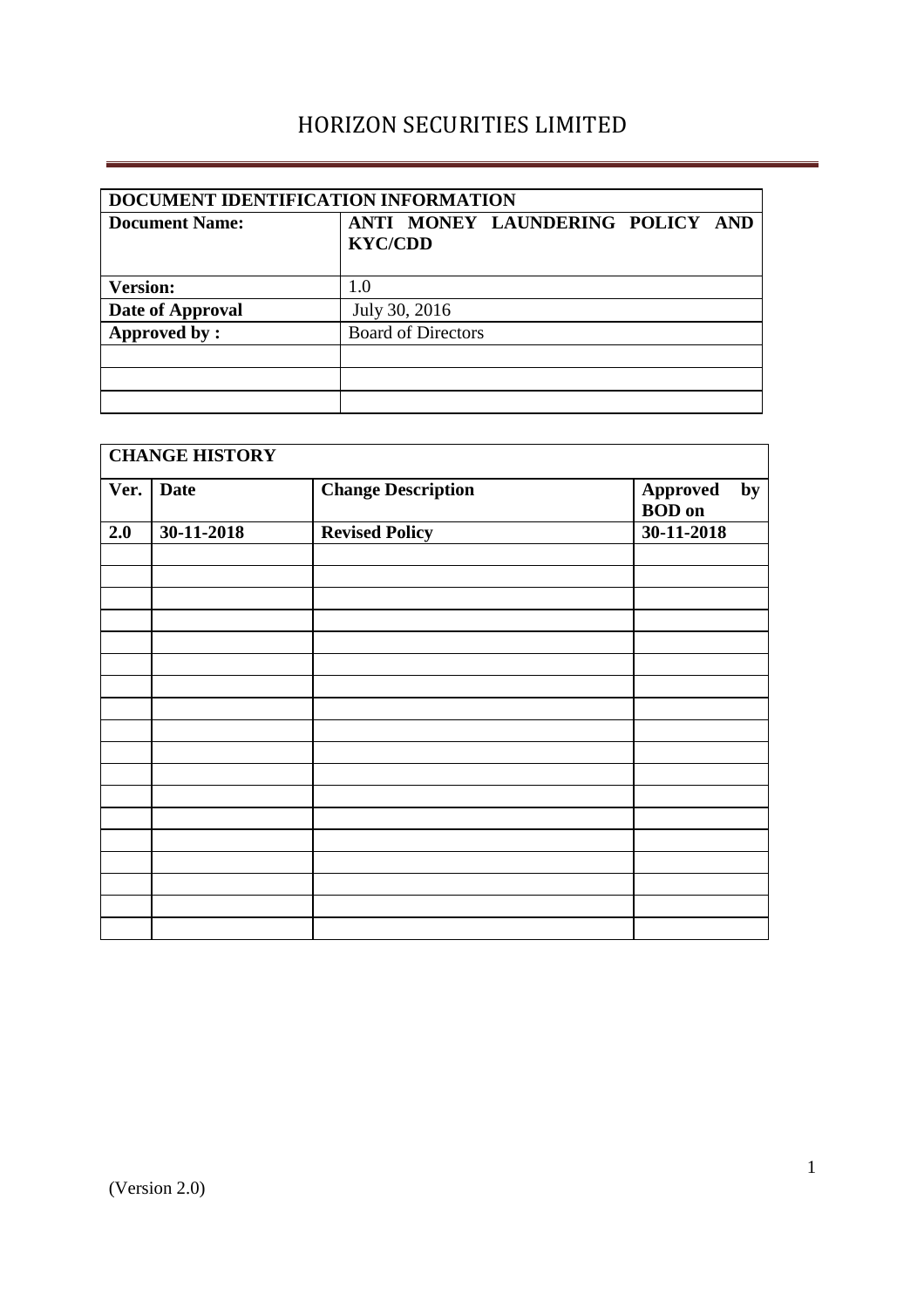# **ANTI MONEY LAUNDERING AND KYC/CDD POLICY**

## **BACK GROUND**

Money Laundering ("ML") and Terrorist Financing ("TF") are economic crimes that threaten a country's overall financial sector reputation and expose financial institutions to significant operational, regulatory, legal and reputational risks, if used for ML and TF. An effective Anti-Money Laundering and Countering the Financing of Terrorism ("AML/CFT") regime requires financial institutions to adopt and effectively implement appropriate ML and TF control processes and procedures, not only as a principle of good governance but also as an essential tool to avoid involvement in ML and TF. It is important to highlight that money laundering and Terrorist financing activities is a very serious offense and the brokerage community must always remain vigilant that their good offices are not used for any such activity. This is important for the growth and development of individual brokerage houses and the securities industry in Pakistan.

## **2. POLICY STATEMENT**

HSL is fully committed to combat any effort of laundering money earned through drug trafficking, terrorism and any other means of organized and serious crimes by any individual or entity. HSL shall put in place all such polices and procedures of internal control aimed at preventing and impeding any attempt of money laundering and terrorist financing using the services offered by it. HSL shall ensure to AML/CFT measures, developing an effective AML/CFT risk assessment and compliance framework suitable to its business, and in particular, in detecting and reporting suspicious activities.

### **The policies and procedures to combat the money laundering cover:-**

- Prevention of Money Laundering
- Obligation of RP in Establishing an Effective AML /CFT Governance and Compliance Regime
- Program and Systems to prevent ML and TF
- The Three Lines of Defense
- Monitoring AML/CFT Systems and Controls
- Documentation and Reporting
- New Products and Technologies
- Cross-border Correspondent Relationship
- Customer Due Diligence
- On-going Monitoring of Business Relationships
- Simplified Due Diligence Measures ("SDD")
- Enhanced CDD Measures ("EDD")
- Politically Exposed Persons (PEPs)
- Record-Keeping Procedures
- Internal Controls (Audit Function, outsourcing, employee Screening and Training)
- Reporting of Suspicious Transactions / Currency Transaction Report
- Implementation of UN Security Council Resolutions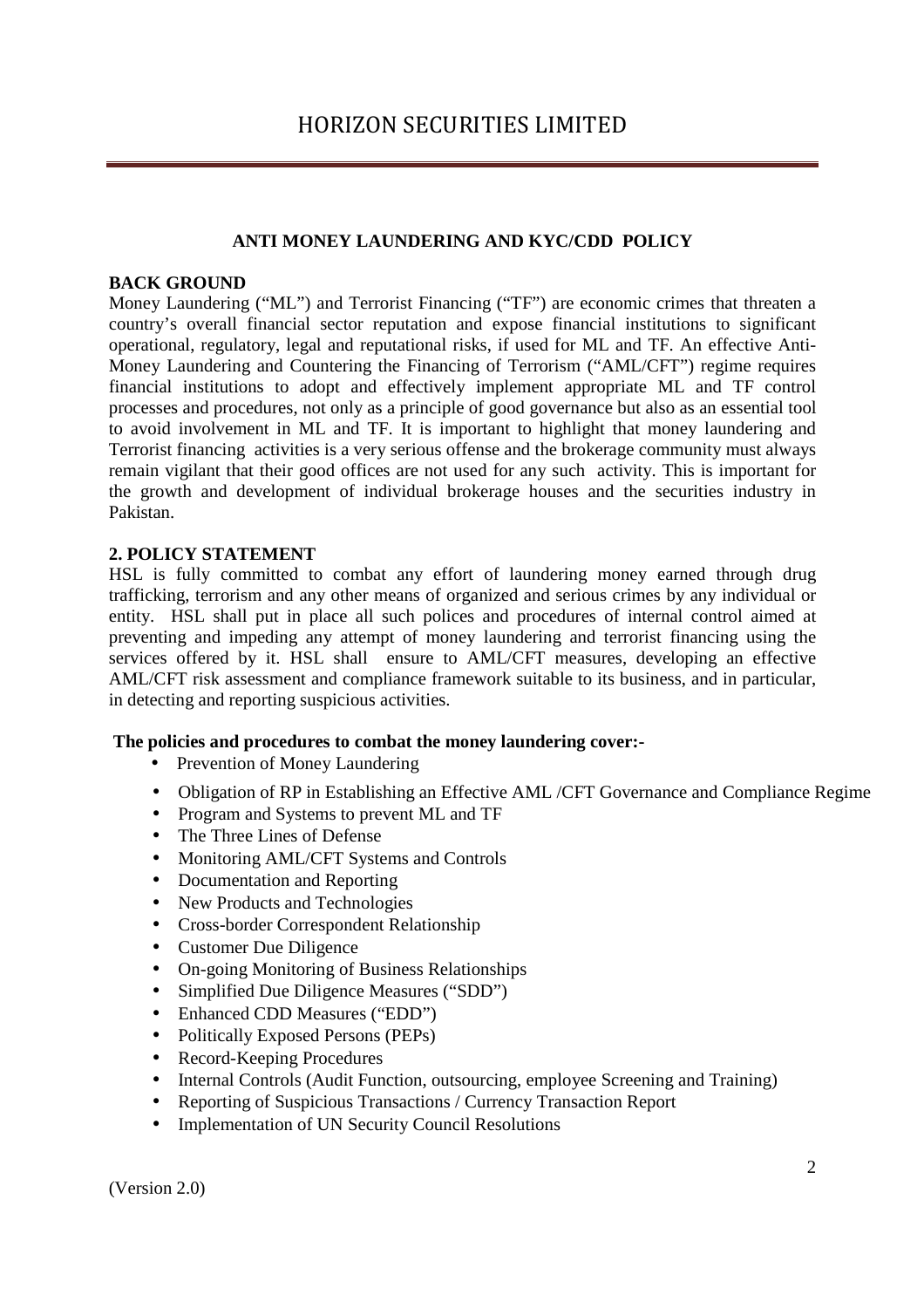• Risk Assessment and Applying a Risk Based Approach

## **Prevention of Money Laundering**

- i. Whosoever directly or indirectly attempts to indulge or knowingly assists or knowingly is a party or is actually involved in any process or activity connected with the proceeds of crime and projecting it as untrained property shall be guilty of offence of money laundering.
- ii. Whosoever commits the offence of money laundering shall be punishable as defined under the act, rules, regulations and guidelines.

## **Obligation of RP in Establishing an Effective AML /CFT Governance and Compliance Regime**

The Board of the Horizon Securities Limited ("HSL") understands its obligation of establishing an effective AML/CFT regime to deter criminals from using financial system for ML or TF purposes, and to develop a comprehensive AML/CFT compliance program to comply with the relevant and applicable laws and obligations. HSL shall ensure to establishing and maintaining an effective AML/CFT compliance culture and must adequately train its staff to identify suspicious activities and adhere with the internal reporting requirements for compliance with the Regulations. HSL shall establish written internal procedures so that, in the event of a suspicious activity being discovered, employees are aware of the reporting chain and the procedures to be followed. Such procedures should be periodically updated to reflect any legislative changes. HSL shall appoint a Compliance Officer ("CO") at the management level, who shall be the point of contact with the supervisory authorities including the Commission and the Financial Monitoring Unit (FMU).

### **Program and Systems to prevent ML and TF**

HSL shall establish and maintain programs and systems to prevent, detect and report ML/TF. The senior management shall ensure that appropriate systems are in place to prevent and report ML/TF and the HSL in compliance with the applicable legislative and regulatory obligations. The systems should include: -

- i. Adequate systems to identify and assess ML/TF risks relating to persons, countries and activities, including all applicable sanctions lists;
- ii. Policies and procedures to undertake a Risk Based Approach ("RBA");
- iii. Internal policies, procedures and controls to combat ML/TF, including appropriate risk management arrangements;
- iv. Customer due diligence measures;
- v. Record keeping procedures;
- vi. Group-wide AML/CFT programs
- vii. An audit function to test the AML/CFT system;
- viii. Screening procedures to ensure high standards when hiring employees; and
- ix. An appropriate employee-training program.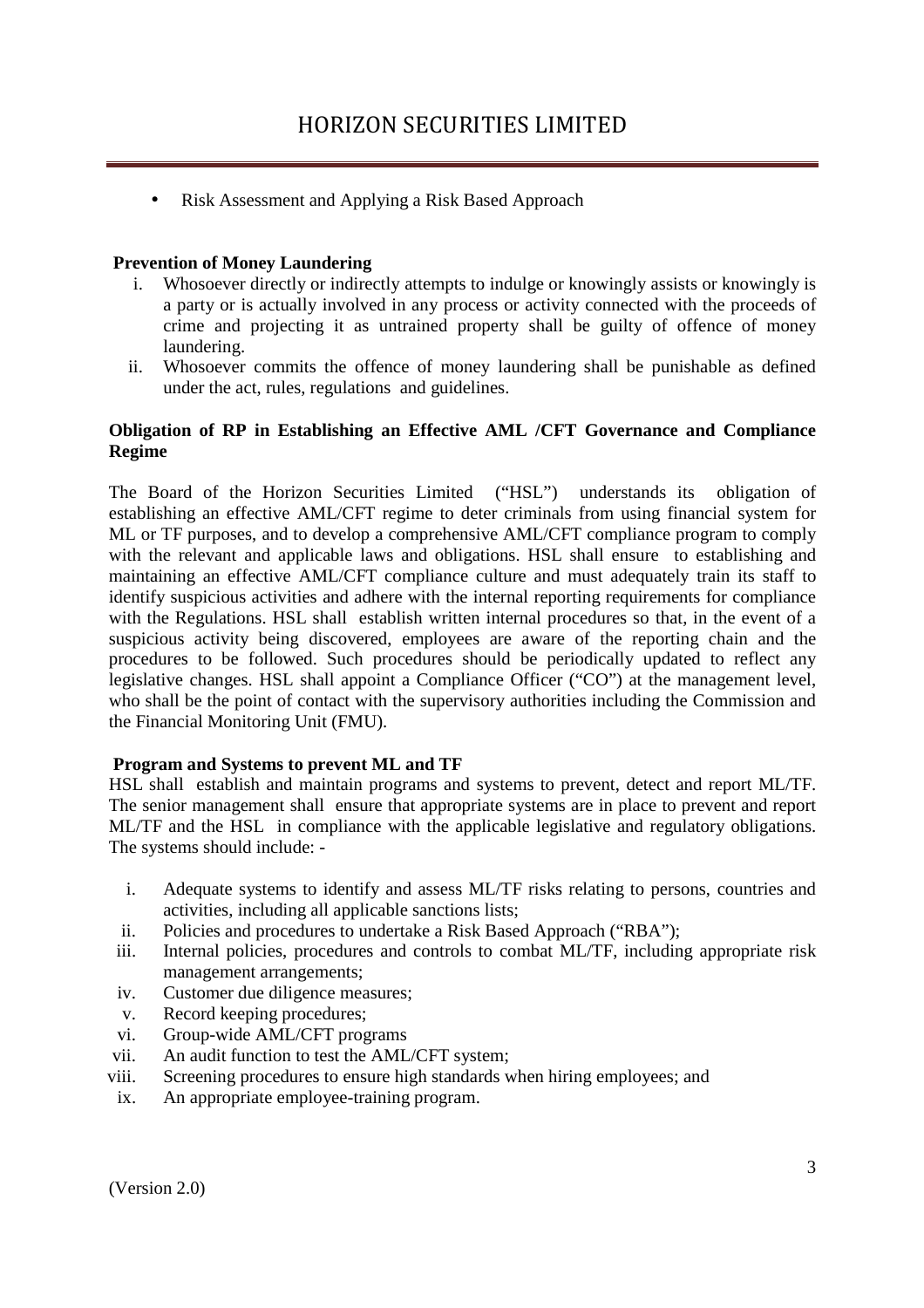## **The Three Lines of Defense**

HSL shall d establish the following three lines of defense to combat ML/TF;

- i. First the business units (e.g. front office, customer-facing activity): They should know and carry out the AML/CFT due diligence related policies and procedures and be allotted sufficient resources to do this effectively.
- ii. Second the Compliance Officer, the compliance function and human resources or technology. CO must have the authority and ability to oversee the effectiveness of HSL' AML/CFT systems, compliance with applicable AML/CFT legislation and provide guidance in day-to-day operations of the AML/CFT policies and procedures.
- iii. Third the internal audit function who will periodically conduct AML/CFT audits on an Institution-wide basis and be proactive in following up their findings and recommendations.

## **Monitoring AML/CFT Systems and Controls**

 HSL shall have systems in place to monitor the risks identified and assessed as they may change or evolve over time due to certain changes in risk factors HSL shall update their systems as appropriate to suit the change in risks. HSL shall also assess the effectiveness of their risk mitigation procedures and controls, and identify areas for improvement, where needed

### **Documentation and Reporting**

HSL shall document their RBA. Documentation of relevant policies, procedures, review results and responses should enable the HSL to demonstrate:

1) risk assessment systems including how the HSL assesses ML/TF risks;

2) details of the implementation of appropriate systems and procedures, including due diligence requirements, in light of its risk assessment;

3) how it monitors and, as necessary, improves the effectiveness of its systems and procedures; and

4) the arrangements for reporting to senior management on the results of ML/TF risk assessments and the implementation of its ML/TF risk management systems and control processes. HSL shall ensure that their ML/TF risk management processes are kept under regular review which is at least annually. HSL shall be able to demonstrate the adequacy of its assessment, management and mitigation of ML/TF risks; its customer acceptance policy; its procedures and policies concerning customer identification and verification; its ongoing monitoring and procedures for reporting suspicious transactions; and all measures taken in the context of AML/CFT.HSL shall maintain Risk Assessment Tables (Annex 1) and AML/CFT Compliance Assessment Template (Annex 2) within the period as required by the Commission from time to time

### **New Products and Technologies**

 HSL shall have systems in place to identify and assess ML/TF risks that may arise in relation to the development of new products and new business practices, including new delivery mechanisms, and the use of new or developing technologies for both new and pre-existing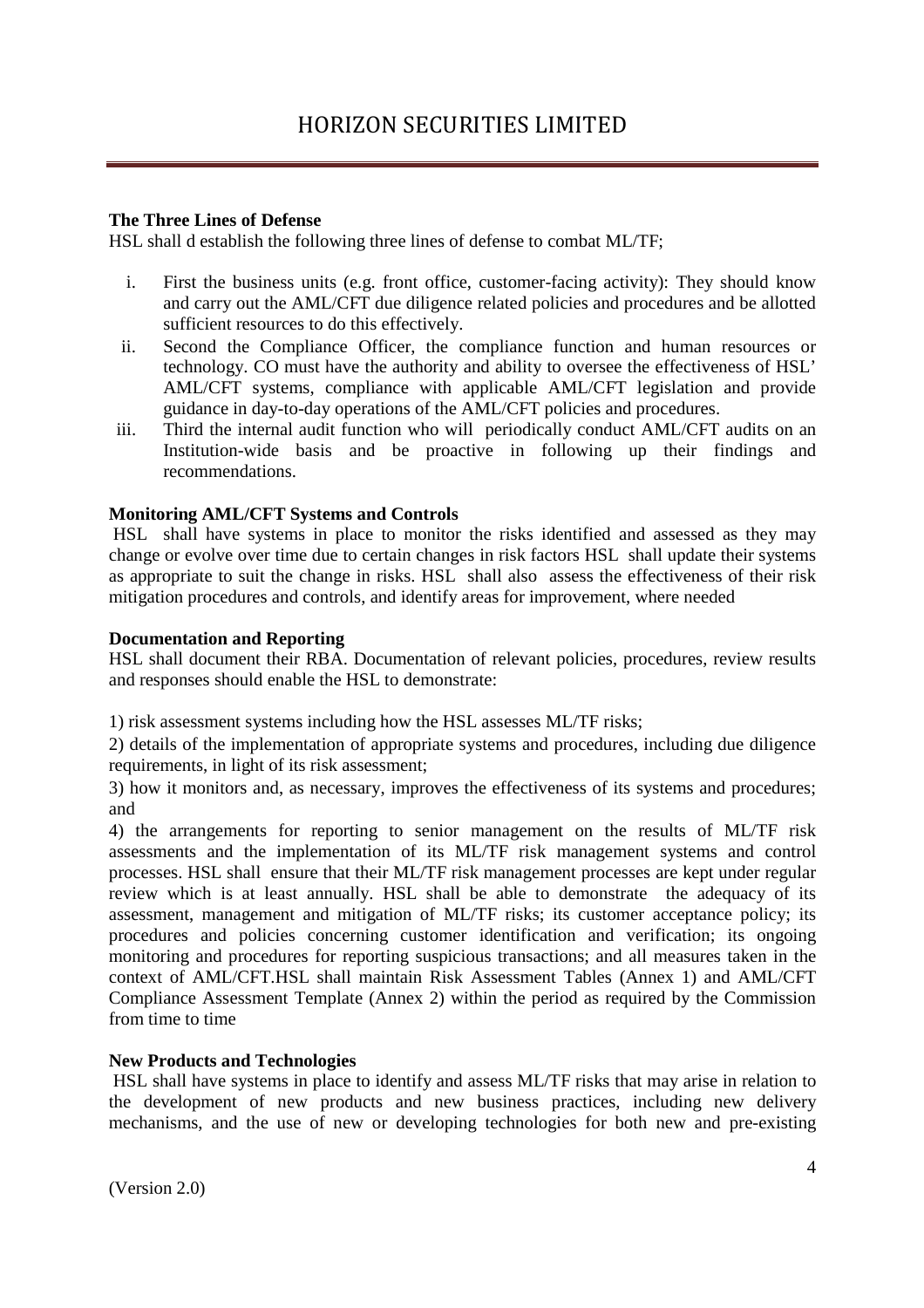products HSL shall undertake a risk assessment prior to the launch or use of new products, practices and technologies; and take appropriate measures to manage and mitigate the risks. HSL shall prevent the misuse of technological development in ML/TF schemes, particularly those technologies that favour anonymity. To maintain adequate systems, HSL should ensure that its systems and procedures are kept up to date with such developments and the potential new risks and impact they may have on the products and services offered by the HSL. Risks identified must be fed into the HSL' business risk assessment.

### **Cross-border Correspondent Relationship**

Cross-border correspondent relationships is the provision of services by one institution to another institution (the respondent institution). Correspondent institutions that process or execute transactions for their customer's (i.e. respondent institution's) customers may present high ML/TF risk and as such may require EDD. In order for HSL to manage their risks effectively, they shall consider entering into a written agreement with the respondent institution before entering into the correspondent relationship. In addition to setting out the responsibilities of each institution, the agreement could include details on how the HSL will monitor the relationship to ascertain how effectively the respondent institution is applying CDD measures to its customers, and implementing AML/CFT controls.

#### **Customer Due Diligence**

HSL shall take steps to know who their customers are. HSL shall not open or keep anonymous accounts or accounts in fictitious names and shall take steps to ensure that their customers are who they purport themselves to be. HSL shall conduct CDD, which comprises of identification and verification of customers including beneficial owners (such that it is satisfied that it knows who is the beneficial owner), understanding the intended nature and purpose of the relationship, and ownership and control structure of the customer. HSL shall conduct ongoing due diligence on the business relationship and scrutinize transactions undertaken throughout the course of that relationship to ensure that the transactions being conducted are consistent with the HSL's knowledge of the customer, its business and risk profile 3), including, where necessary, the source of funds. HSL shall conduct CDD when establishing a business relationship if:-

(1) There are doubts as to the veracity or adequacy of the previously obtained customer identification information.

(2) There is a suspicion of ML/TF, and shall

(1) Seek to identify and verify the identity of the customer and the beneficial owner(s), irrespective of any specified threshold that might otherwise apply; and

(2) File a Suspicious Transaction Reporting ("STR") with the FMU, in accordance with the requirements under the Law

HSL shall identify and verify the customer's beneficial owner(s) to ensure that the HSL understands who the ultimate beneficial owner is. HSL shall ensure that they understand the purpose and intended nature of the proposed business relationship or transaction. HSL shall assess and ensure that the nature and purpose e are in line with its expectation and use the information as a basis for ongoing monitoring. The Regulations require HSL to identify and verify the identity of any person that is purpose purporting to act on behalf of the customer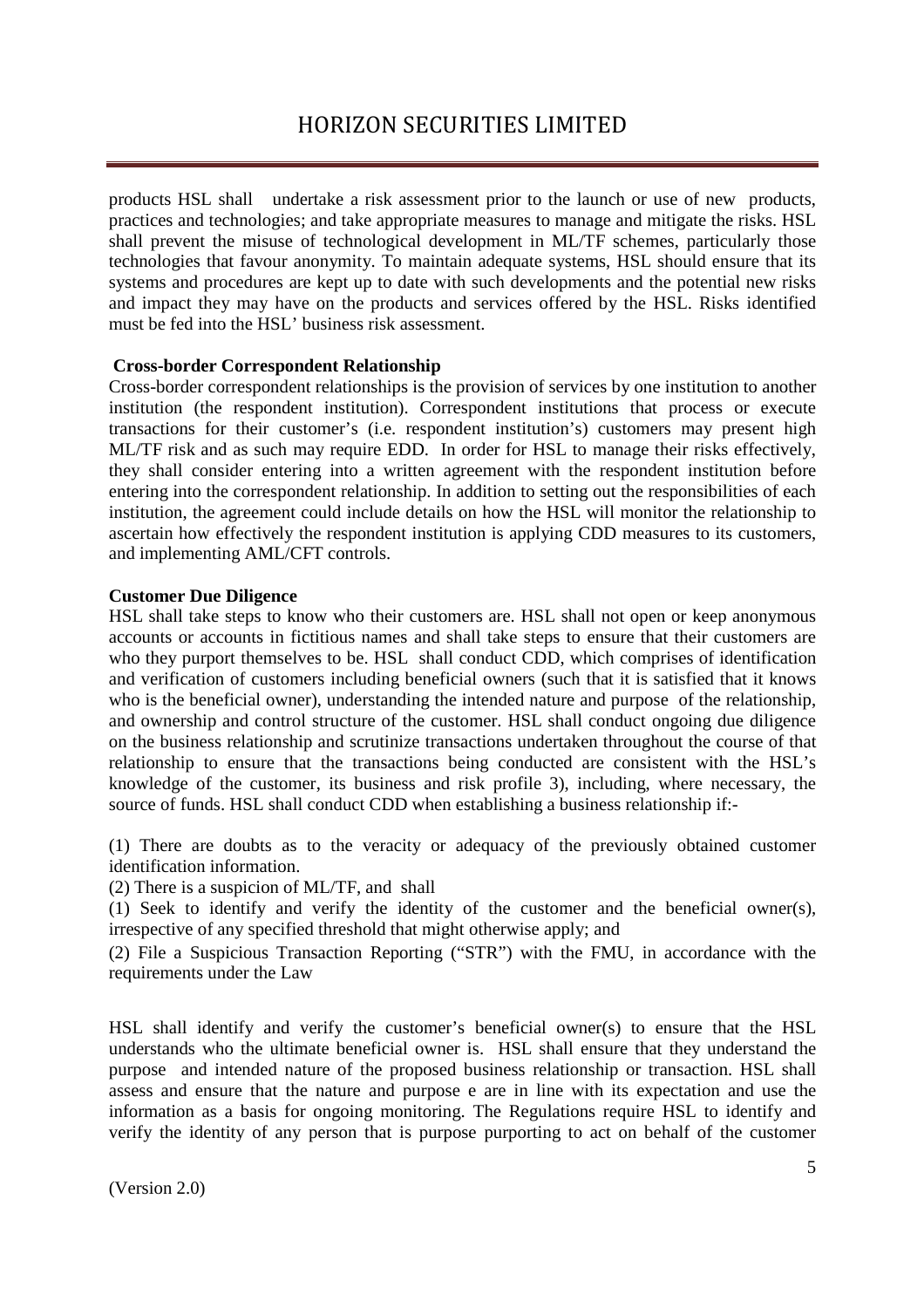("authorized person"). The HSL should also verify whether that authorized person is properly authorized to act on behalf of the customer. HSL shall conduct CDD on the authorized person(s) using the same standards that are applicable to a customer. Additionally, HSL shall ascertain the reason for such authorization and obtain a copy of the authorization document. HSL may differentiate the extent of CDD measures, depending on the type and level of risk for the various risk factors. For example, in a particular situation, they could apply normal CDD for customer acceptance measures, but enhanced CDD for ongoing monitoring, or vice versa. Similarly, allowing a high-risk customer to acquire a low risk product or service on the basis of a verification standard that is appropriate to that low risk product or service, can lead to a requirement for further verification requirements, particularly if the customer wishes subsequently to acquire a higher risk product or service.

The purpose of the requirements set out regarding the identification and verification of the applicant and the beneficial owner is twofold: first, to prevent the unlawful use of legal persons and arrangements, by gaining a sufficient understanding of the applicant to be able to properly assess the potential ML/TF risks associated with the business relationship; and second, to take appropriate steps to mitigate the risks. In this context, HSL should identify the customer and verify its identity. The type of information that would normally be needed to perform this function should be as specified in Annexure 1 of the Regulations.

If HSL has any reason to believe that an applicant has been refused facilities by another HSL due to concerns over illicit activities of the customer, it should consider classifying that applicant as higher-risk and apply enhanced due diligence procedures to the customer and the relationship, filing an STR and/or not accepting the customer in accordance with its own risk assessments and procedures.

Where an HSL is unable to complete and comply with CDD requirements as specified in the Regulations, it shall not open the account, commence a business relationship, or perform the transaction. If the business relationship has already been established, the HSL shall terminate the relationship. Additionally, the HSL shall consider making a STR to the FMU.

#### **a) Timing of Verification**

The best time to undertake verification is prior to entry into the business relationship or conducting a transaction. However, as provided in the Regulations HSL may complete verification after the establishment of the business relationship

## **b) Existing Customers**

 At HSL it is required to apply CDD measures to existing customers on the basis of materiality and risk, and to conduct due diligence on such existing relationships at appropriate times, taking into account whether and when CDD measures have previously been undertaken and the adequacy of data obtained.

### **c) Tipping-off & Reporting**

 Therefore, if HSL form a suspicion of ML/TF while conducting CDD or ongoing CDD, they should take into account the risk of tipping-off when performing the CDD process. If the HSL reasonably believes that performing the CDD or on-going process will tip-off the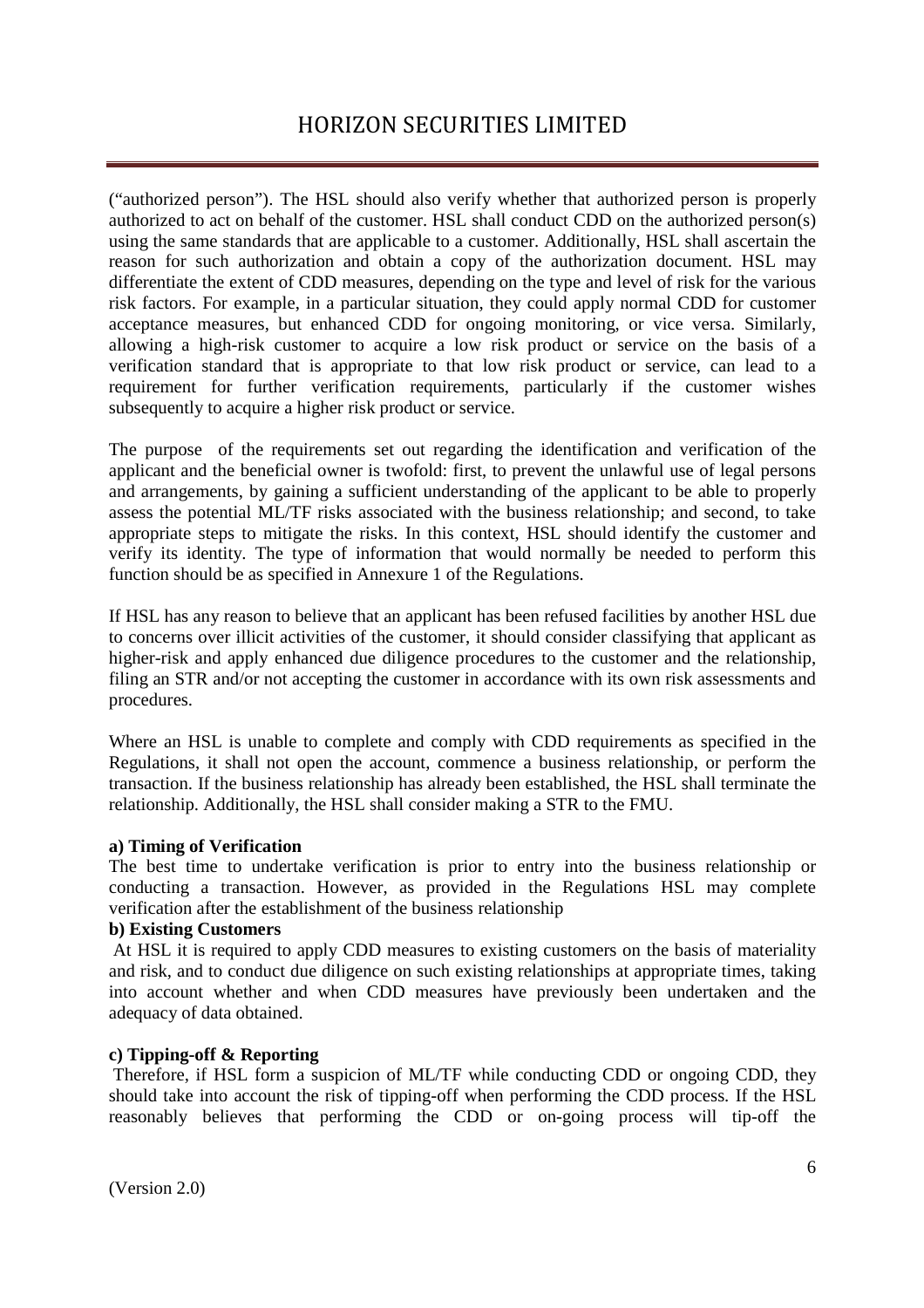applicant/customer, it may choose not to pursue that process, and should file a STR. HSL should ensure that their employees are aware of, and sensitive to, these issues when conducting CDD or ongoing CDD.

## **d) No Simplified Due Diligence for Higher-Risk Scenarios**

HSL should not adopt simplified due diligence measures where the ML/TF risks are high. HSL shall identify risks and have regard to the risk analysis in determining the level of due diligence.

## **On-going Monitoring of Business Relationships**

HSL shall conduct ongoing monitoring of their business relationship with their customers which includes scrutinizing the transactions undertaken throughout the course of the business relationship with a customer. HSL shall develop and apply written policies and procedures for taking reasonable measures to ensure that documents, data or information collected during the "Identification" process are kept up-to-date and relevant by undertaking routine reviews of existing records. HSL shall consider updating customer CDD records as a part its periodic reviews (within the timeframes set by the HSL based on the level of risk posed by the customer) or on the occurrence of a triggering material change event, whichever is earlier. HSL shall be vigilant for any significant changes or inconsistencies in the pattern of transactions. Inconsistency is measured against the stated original purpose of the accounts.

### **Simplified Due Diligence Measures ("SDD")**

HSL may conduct SDD in case of lower risks identified by the HSL. However, the HSL shall ensure that the low risks it identifies are commensurate with the low risks identified by the country or the Commission. While determining whether to apply SDD, HSL should pay particular attention to the level of risk assigned to the relevant sector, type of customer or activity. Where an HSL decides to take SDD measures on an applicant/customer, it should document the full rationale behind such decision and make available that documentation to the Commission on request.

### **Enhanced CDD Measures ("EDD")**

Where the risks of ML/TF are higher, or in cases of unusual or suspicious activity, HSL shall conduct enhanced CDD measures, consistent with the risks identified. In particular, HSL shall increase the degree and nature of monitoring of the business relationship, in order to determine whether those transactions or activities appear unusual or suspicious.

For enhanced CDD measures that could be applied for high-risk business relationships include:

(1) Obtaining additional information on the applicant/customer (e.g. occupation, volume of assets, information available through public databases, internet, etc.).

(2) Updating more regularly the identification data of applicant/customer and beneficial owner.

(3) Obtaining additional information on the intended nature of the business relationship.

(4) Obtaining additional information on the source of funds or source of wealth of the applicant/customer.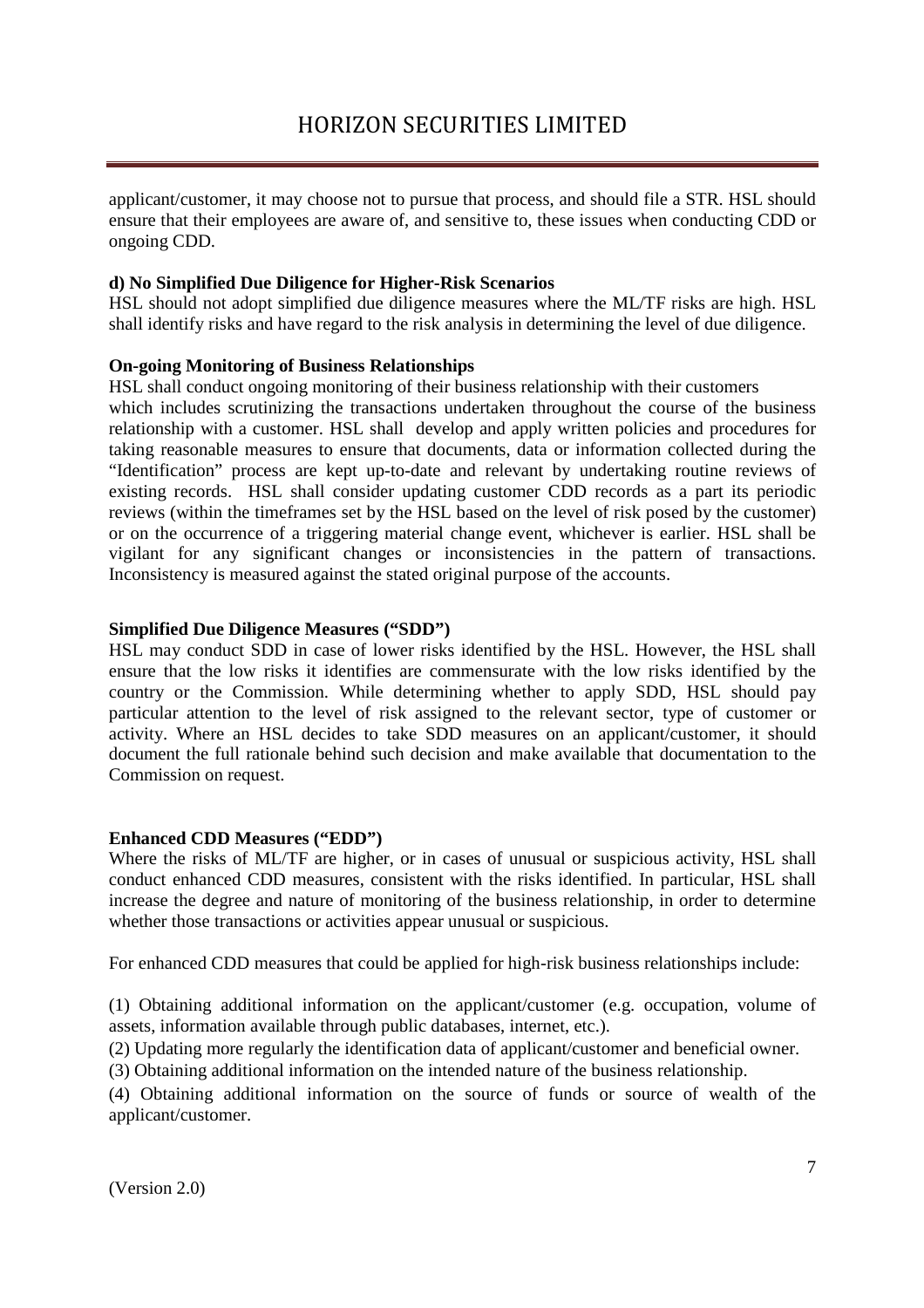(5) Obtaining additional information on the reasons for intended or performed transactions.

(6) Obtaining the approval of senior management to commence or continue the business relationship.

(7) Conducting enhanced monitoring of the business relationship, by increasing the number and timing of controls applied, and selecting patterns of transactions that need further examination.

### **a) High-Risk Countries**

 HSL should exercise additional caution and conduct enhanced due diligence on individuals and/or entities based in high-risk countries.

### **Politically Exposed Persons (PEPs)**

HSL are encouraged to be vigilant in relation to PEPs from all jurisdictions, who are seeking to establish business relationships. HSL should, in relation to PEPs, in addition to performing normal due diligence measures:

(1) have appropriate risk management systems to determine whether the customer is a politically exposed person;

(2) obtain senior management approval for establishing business relationships with such customers;

(3) take reasonable measures to establish the source of wealth and source of funds; and

(4) conduct enhanced ongoing monitoring of the business relationship.

HSL should obtain senior management approval to continue a business relationship once a customer or beneficial owner is found to be, or subsequently becomes, a PEP. HSL shall take a risk based approach to determine the nature and extent of EDD where the ML/TF risks are high. In assessing the ML/TF risks of a PEP, the HSL shall consider factors such as whether the customer who is a PEP:

(1) Is from a high risk country;

(2) Has prominent public functions in sectors known to be exposed to corruption;

(3) Has business interests that can cause conflict of interests (with the position held).

#### **Record-Keeping Procedures**

HSL shall ensure that all information obtained in the context of CDD is recorded. HSL shall keep records of identification data obtained through the customer due diligence process, account files and business correspondence that would be useful to an investigation for a period of 5 years after the business relationship has ended. This includes records pertaining to enquiries about complex, unusual large transactions, and unusual patterns of transactions. Identification data and transaction records should be made available to relevant competent authorities upon request.

### **Internal Controls (Audit Function, outsourcing, employee Screening and Training)**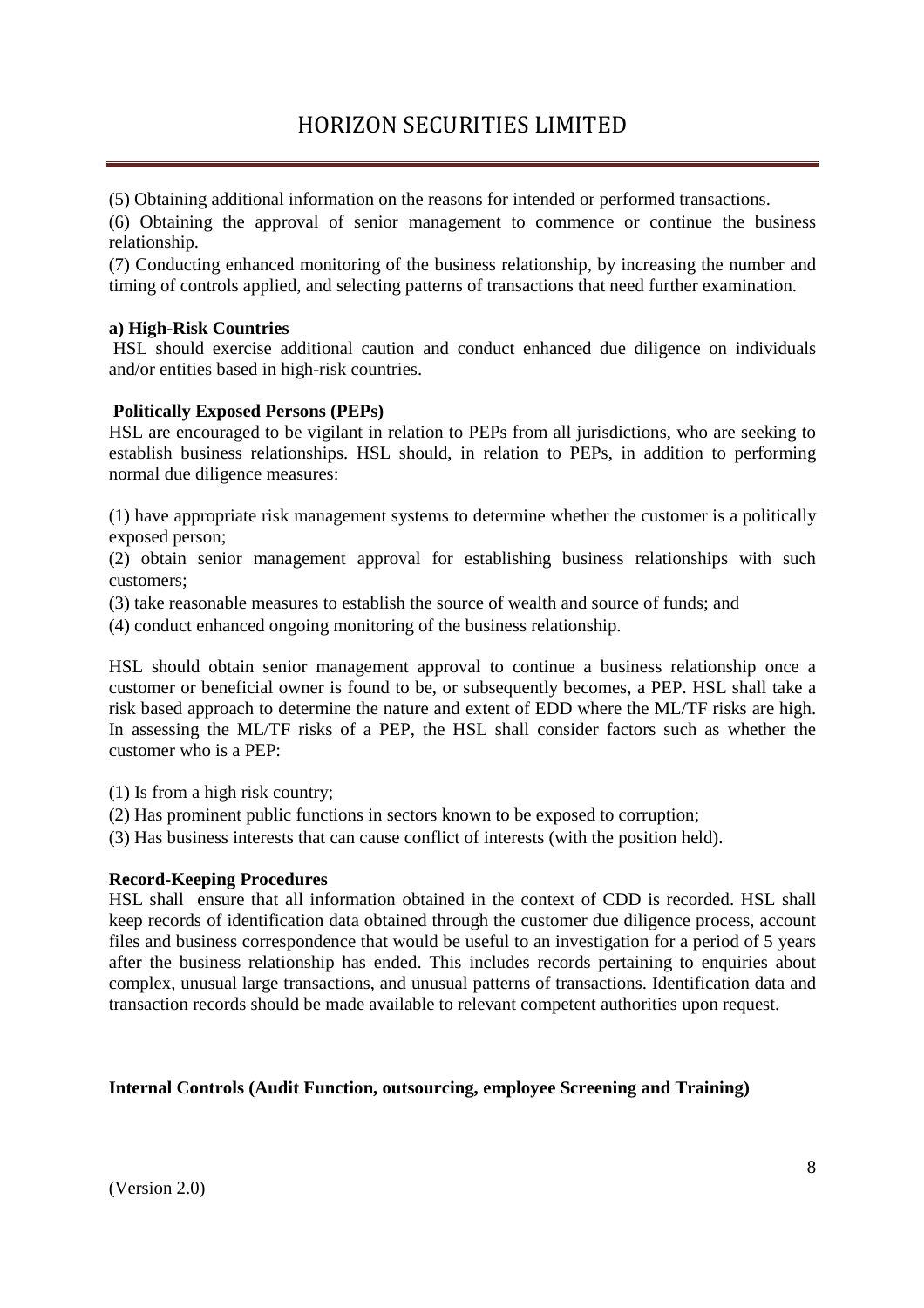HSL are expected to have systems and controls that are comprehensive and proportionate to the nature, scale and complexity of their activities and the ML/TF risks they identified. HSL should establish and maintain internal controls in relation to:

(1) an audit function to test the AML/CFT systems, policies and procedures;

- (2) outsourcing arrangements;
- (3) employee screening procedures to ensure high standards when hiring employees; and

(4) an appropriate employee training program.

ii. The type and extent of measures to be taken should be appropriate to the ML/TF risks, and to the size of the HSL

#### **a) Audit Function**

A HSL sshall on a regular basis, conduct an AML/CFT audit to independently evaluate the effectiveness of compliance with AML/CFT policies and procedures. The frequency of the audit should be commensurate with the HSL's nature, size, complexity, and risks identified during the risk assessments.

### **b) Outsourcing**

HSL should maintain policies and procedures in relation to outsourcing where they intend to outsource some of their functions. The HSL shall conduct the due diligence on the proposed service provider to whom it intends to outsource as appropriate and also ensure that the service provider ("OSP") is fit and proper to perform the activity that is being outsourced

#### **c) Employee Screening**

HSL should maintain adequate policies and procedures to screen prospective and existing employees to ensure high ethical and professional standards when hiring. The extent of employee screening should be proportionate to the potential risk associated with ML/TF in relation to the business in general, and to the particular risks associated with the individual positions.

While determining whether an employee is fit and proper, the HSL may:

(1) Verify the references provided by the prospective employee at the time of recruitment

- (2) Verify the employee's employment history, professional membership and qualifications
- (3) Verify details of any regulatory actions or actions taken by a professional body
- (4) Verify details of any criminal convictions; and

(5) Verify whether the employee has any connections with the sanctioned countries or parties.

### **d) Employee Training**

HSL shall ensure that all appropriate staff, receive training on ML/TF prevention on a regular basis, ensure all staff fully understand the procedures and their importance, and ensure that they fully understand that they will be committing criminal offences if they contravene the provisions of the legislation.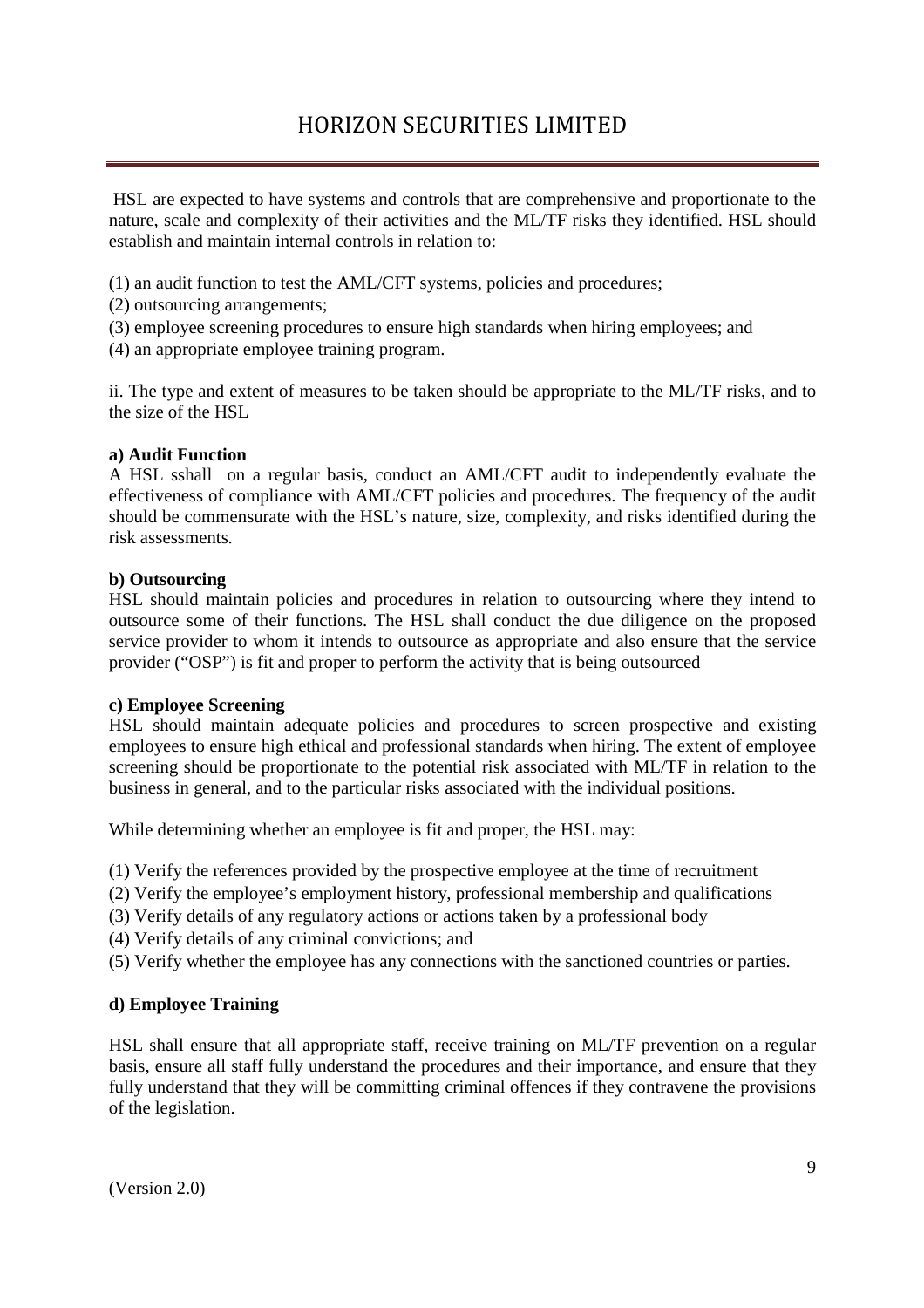## **Reporting of Suspicious Transactions / Currency Transaction Report**

Where a transaction is inconsistent in amount, origin, destination, or type with a customer's known, legitimate business or personal activities, the transaction must be considered unusual, and the HSL should put "on enquiry".

Where the enquiries conducted by the HSL do not provide a satisfactory explanation of the transaction, it may be concluded that there are grounds for suspicion requiring disclosure and escalate matters to the AML/CFT CO. If the HSL decides that a disclosure should be made, the law require the HSL to report STR without delay to the FMU, in standard form as prescribed under AML Regulations 2008. HSL is also obligated to file Currency Transaction Report (CTR), for a cash-based transaction involving payment, receipt, or transfer of Rs. 2 million and above. HSL is required to report total number of STRs filed to the Commission on bi-annual basis within seven days of close of each half year. The CO should ensure prompt reporting in this regard.

### **Sanctions Compliance- Implementation of UN Security Council Resolutions**

The Regulations require HSL not to form business relationship with the individuals/entities and their associates that are either, sanctioned under United Nations Security Council (UNSC) Resolutions adopted by Pakistan or proscribed under the Anti-Terrorism Act, 1997. HSL shall conduct checks on the names of potential and new customers, as well as regular checks on the names of existing customers, beneficial owners, transactions, and other relevant parties against the names in the abovementioned lists, to determine if the business relations involves any sanctioned person/entity, or person associated with a sanctioned person/entity/country. Where there is a true match or suspicion, HSL shall take steps that are required to comply with the sanctions obligations including immediately–

(a) freeze without delay the customer's fund or block the transaction, if it is an existing customer;

- (b) reject the customer, if the transaction has not commenced;
- (c) lodge a STR with the FMU; and
- (d) notify the SECP and the MOFA.

HSL is required to submit a STR when there is an attempted transaction by any of the listed persons. HSL shall make their sanctions compliance program an integral part of their overall AML/CFT compliance program and accordingly should have policies, procedures, systems and controls in relation to sanctions compliance. HSL shall provide adequate sanctions related training to their staff. When conducting risk assessments, HSL shall, take into account any sanctions that may apply (to customers or countries).

 The obligations/ prohibitions regarding proscribed entities and persons mentioned in the above lists are applicable, on an ongoing basis, to proscribed/ designated entities and persons or to those who are known for their association with such entities and persons, whether under the proscribed/ designated name or with a different name.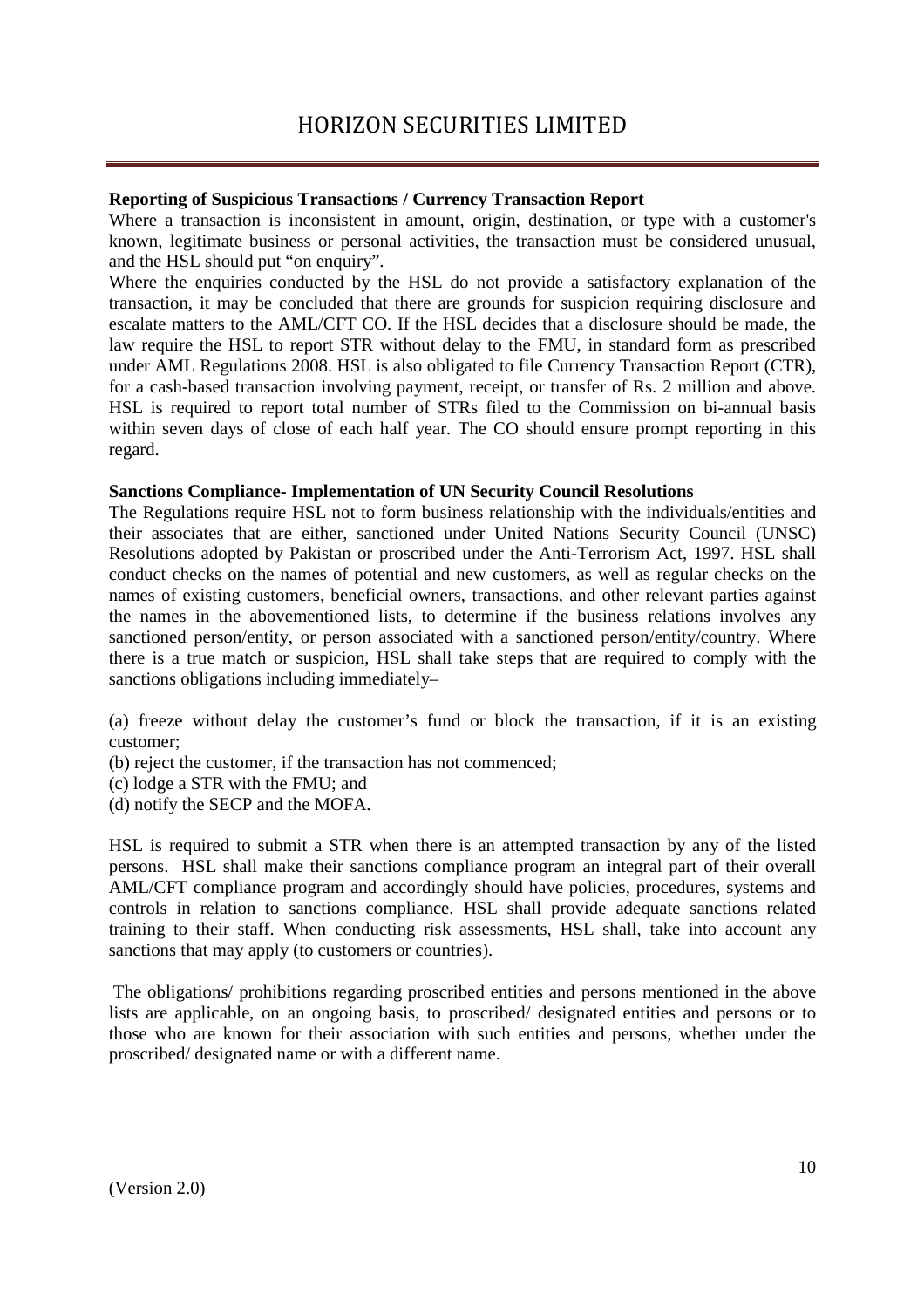## **Risk Assessment and Applying a Risk Based Approach**

HSL will carryout ML/TF risk assessment and apply RBA to prevent or mitigate ML and TF. The process of ML/TF risk assessment has four stages:-

## **1) Identifying the area of the business operations susceptible to ML/TF**

HSL will understand, identify and assess the inherent ML/TF risks posed by its customer base, products and services offered, delivery channels and the jurisdictions within which it or its customers do business, and any other relevant risk category. At HSL ML/TF risks will be measured using a number of risk categories and for each category applying various factors to assess the extent of the risk for determining the overall risk classification (e.g. high, medium or low). HSL shall make their own determination as to the risk weights to be given to the individual risk factors or combination of risk factors. When weighing risk factors, HSL shall take into consideration the relevance of different risk factors in the context of a particular customer relationship.

### **2) Conducting an analysis in order to assess the likelihood and impact of ML/TF;**

The HSL will assesse/ analyze the ML/TF risks as a combination of the likelihood that the risks will occur and the impact of cost or damages if the risks occur. This impact can consist of financial loss to the HSL from the crime, monitory penalties from regulatory authorities or the process of enhanced mitigation measures. It can also include reputational damages to the business or the entity itself. The analysis of certain risk categories and their combination is specific for each HSL so that the conclusion on the total risk level must be based on the relevant information available. For the analysis, the HSL will identify the likelihood that these types or categories of risk will be misused for ML and/or for TF purposes. This likelihood is for instance high, if it can occur several times per year, medium if it can occur once per year and low if it is unlikely, but not possible.

### **3) Managing the risks;**

#### **(a)Risk Tolerance**

Risk tolerance is the amount of risk that the HSL will be willing and able to accept. HSL shall establish their risk tolerance HSL not to accept or maintain that particular type of customer(s) if it it determines that the risks associated with that client exceed its risk tolerance., HSL will ensure that the risk mitigation measures for the the risks if the risks associated with a particular type of customer are within the bounds of HSL 's risk tolerance.

### **(b)Risk Mitigation**

HSL shall have have appropriate policies, procedures and controls to manage and mitigate effectively the inherent risks that it has have identified, including the national risks. It will monitor the implementation of those controls and enhance them, if necessary. The policies, controls and procedures should be approved by senior management, and the measures taken to manage and mitigate the risks (whether higher or lower) should be consistent with legal and regulatory requirements.